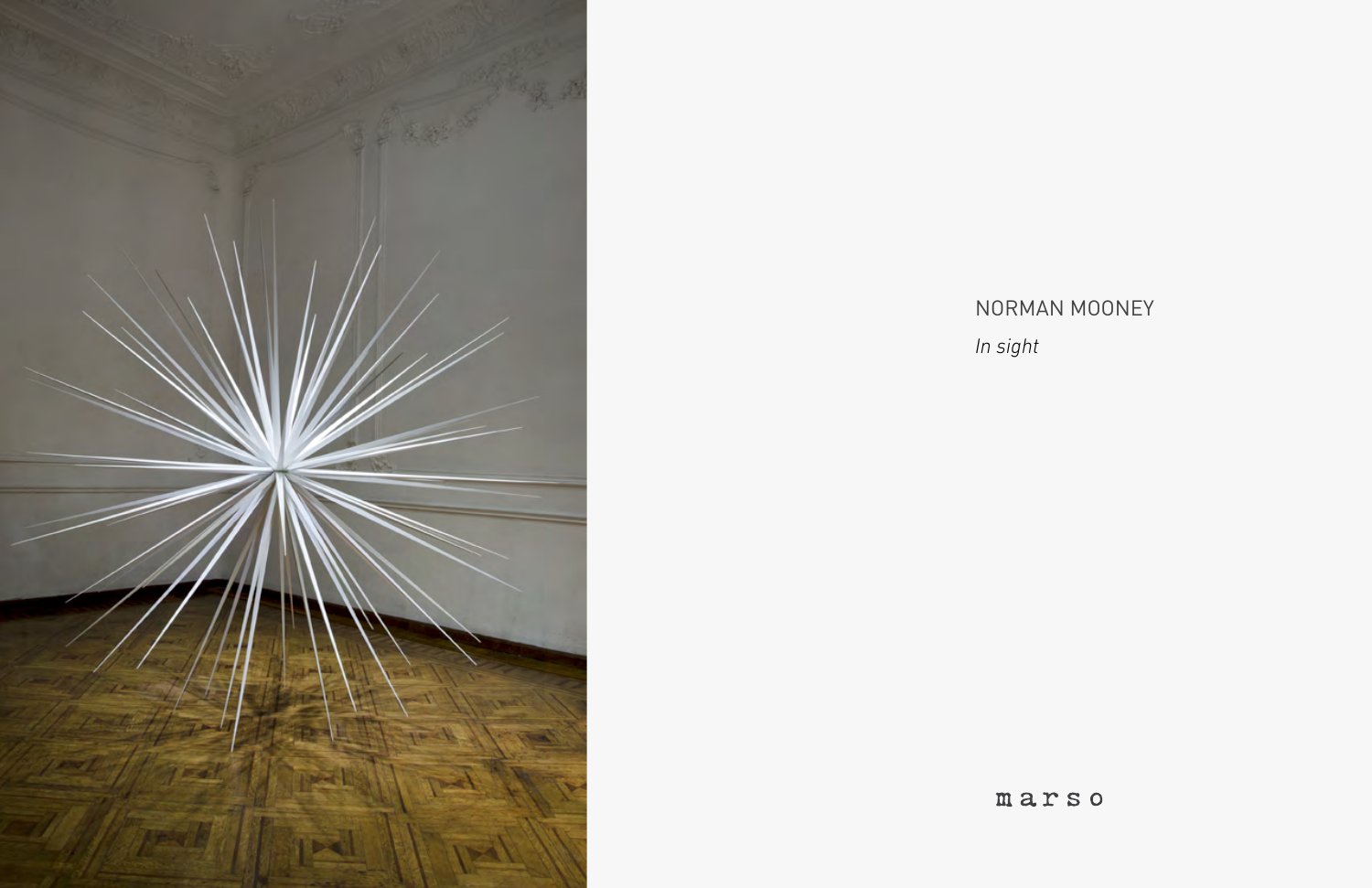Norman Mooney's work depart from industrial design. His neatly finished pieces made by complex industrial processes, such as compression of glass, aluminum casting, screen printing, etc., deliver pieces that invite us to deep aesthetic and conceptual reflections.

His understanding of space recognizes its temporal aspect. For Mooney space exists not only in relation to time, it is in time. In this sense, Mooney's work invites us to understand ourselves as co-producers of this space and to stay in the immediacy that belongs only to the present.

That is why his work is only activated when we transit the exhibition space, when the sharp edges of the objects force us to become aware of our own body; it happens when our eyes seek to focus the inexorably amorphous figures of his carbon installations, and through the vibration that is triggered through the lights, darks and the colors of his drawings; it occurs when light defragments passing through his glass sculptures.

NORMAN MOONEY (Dublin, 1971). He studied at the Crawford College of Art and Design in Cork and completed his BFA at the National College of Art in Dublin. He participated in the Third Degree program at the Irish Museum of Modern Art. In 1994 he relocated to New York City and he has been exhibiting locally and internationally for more than 16 years. Recent exhibitions include, Beyond Borders in Abu Dhabi, Close your Eyes at Martine Chaisson in New Orleans and Wall Flowers at Causey Contemporary in New York.

## IN SIGHT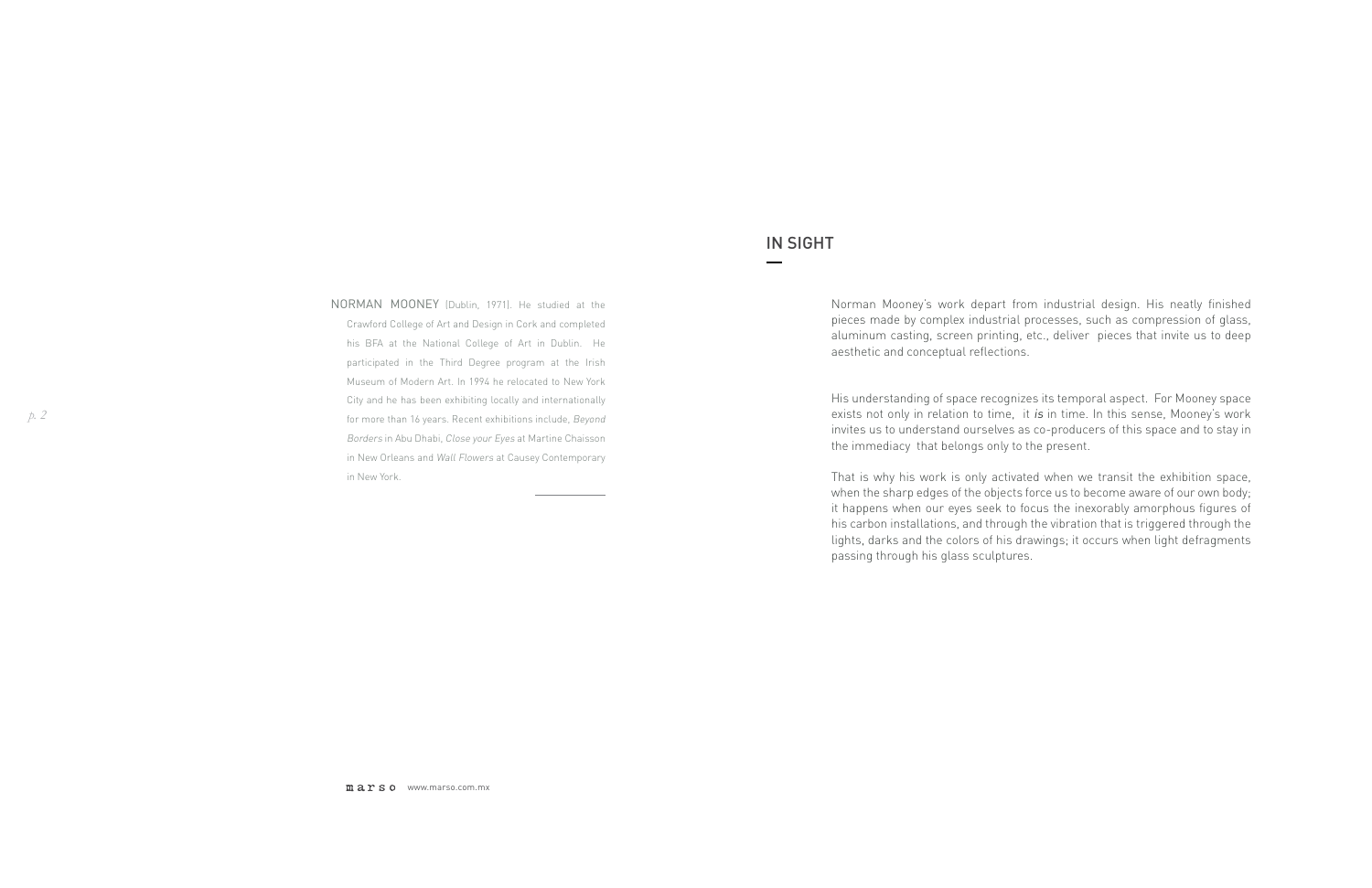

Windseed, 2010 Cast aluminum with white pigment 96" x 96"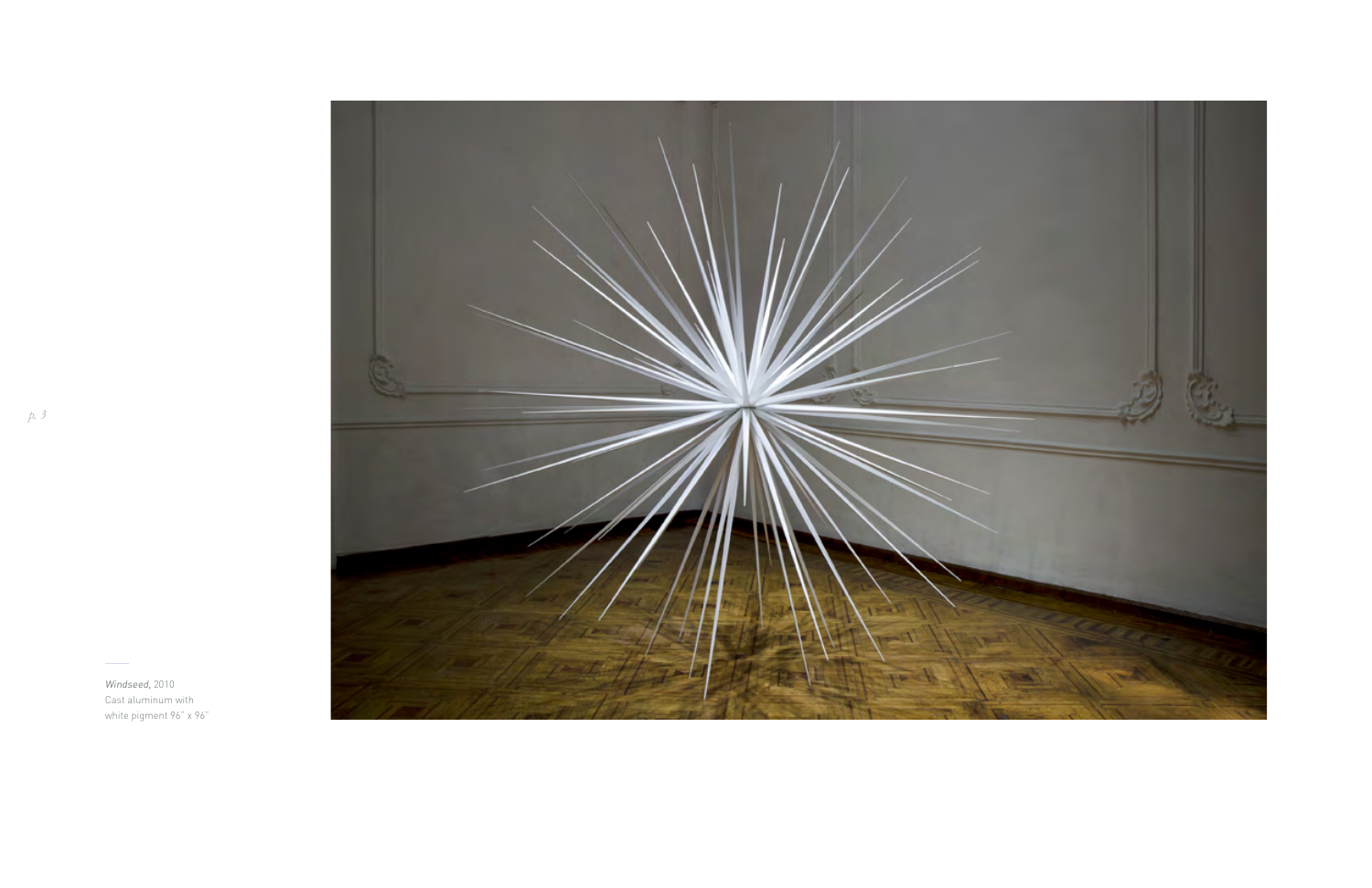

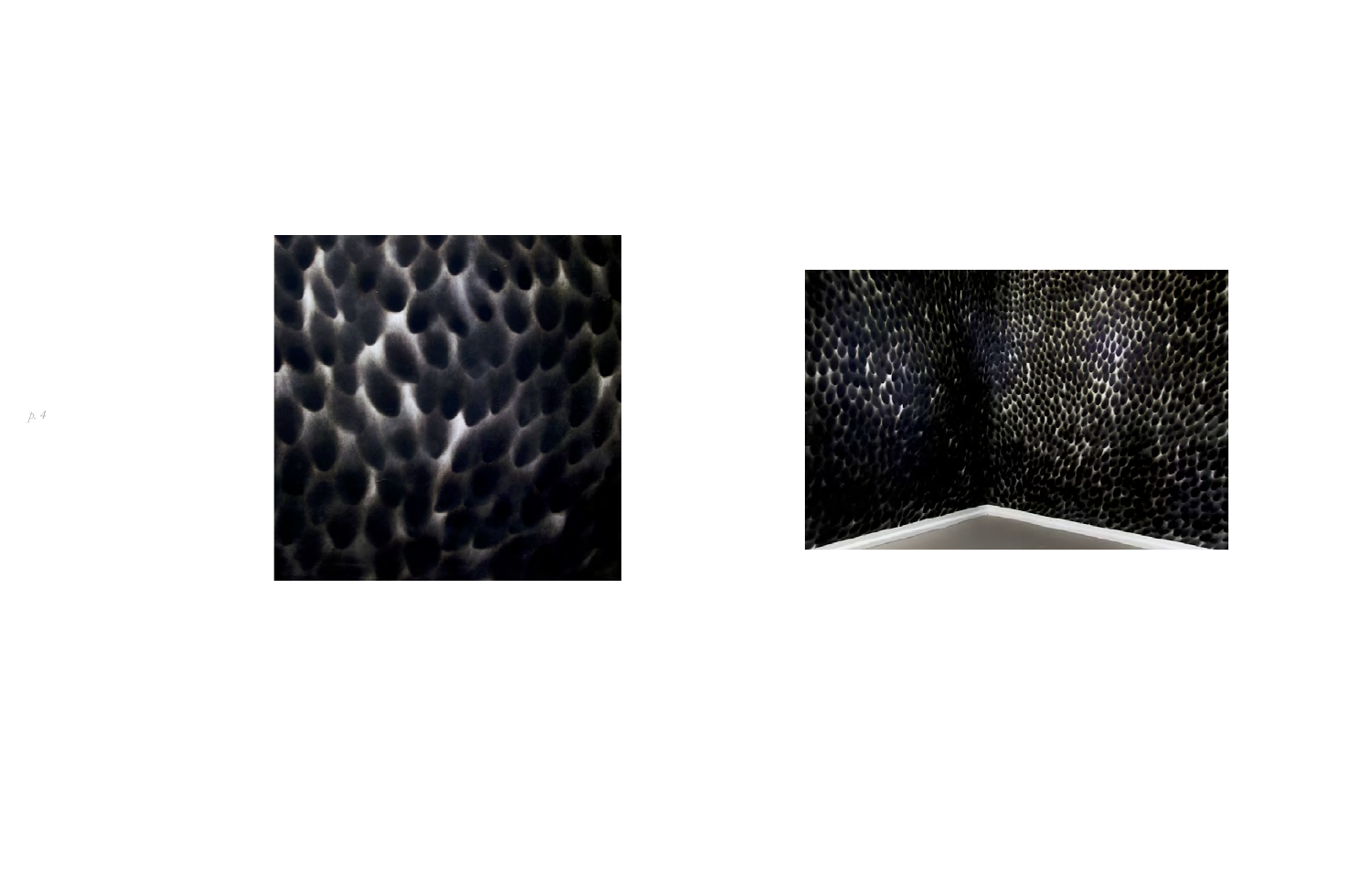

Carbon Wall Drawing No.4, 2014 Carbon and fixative Variable Dimensions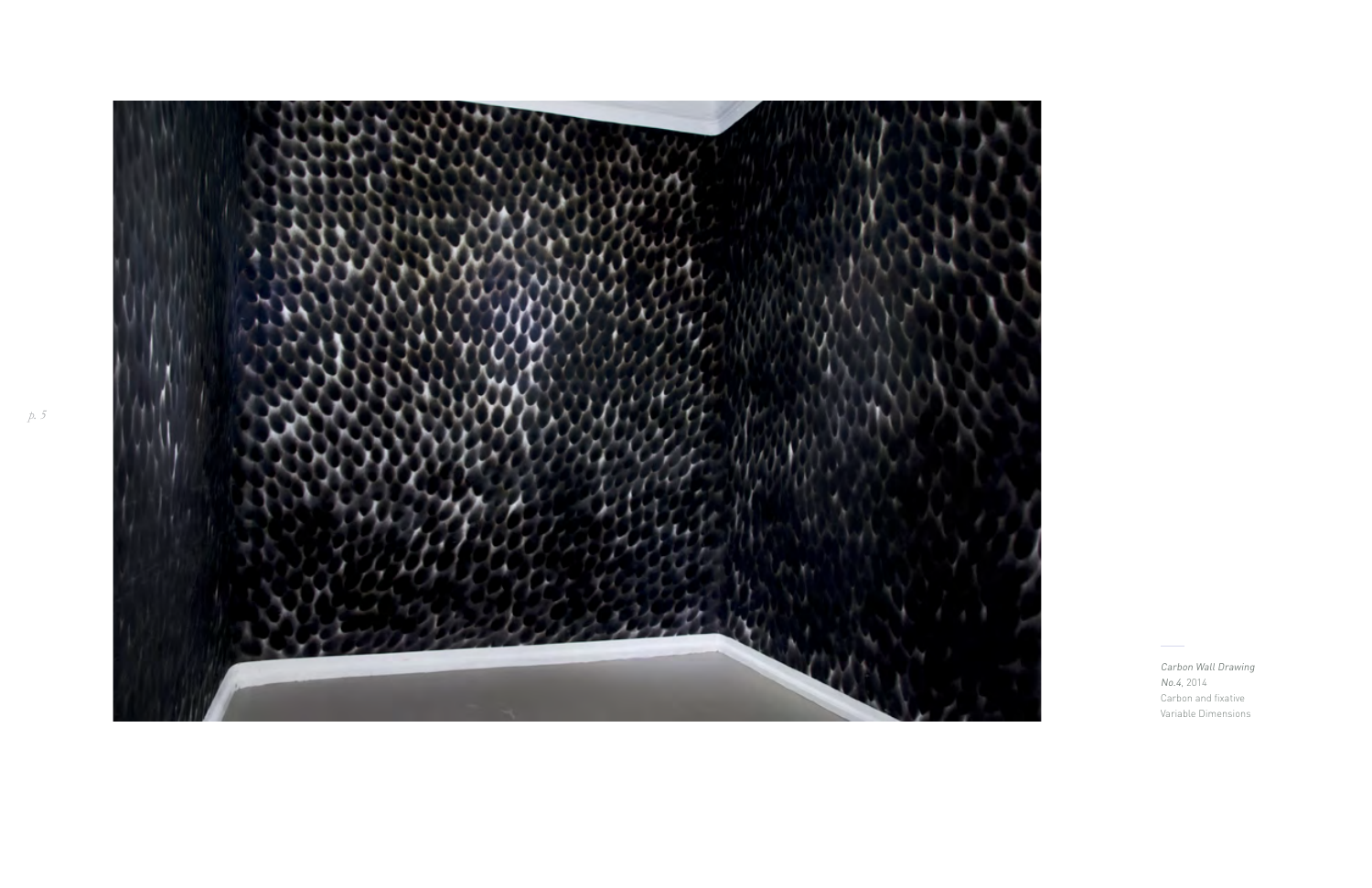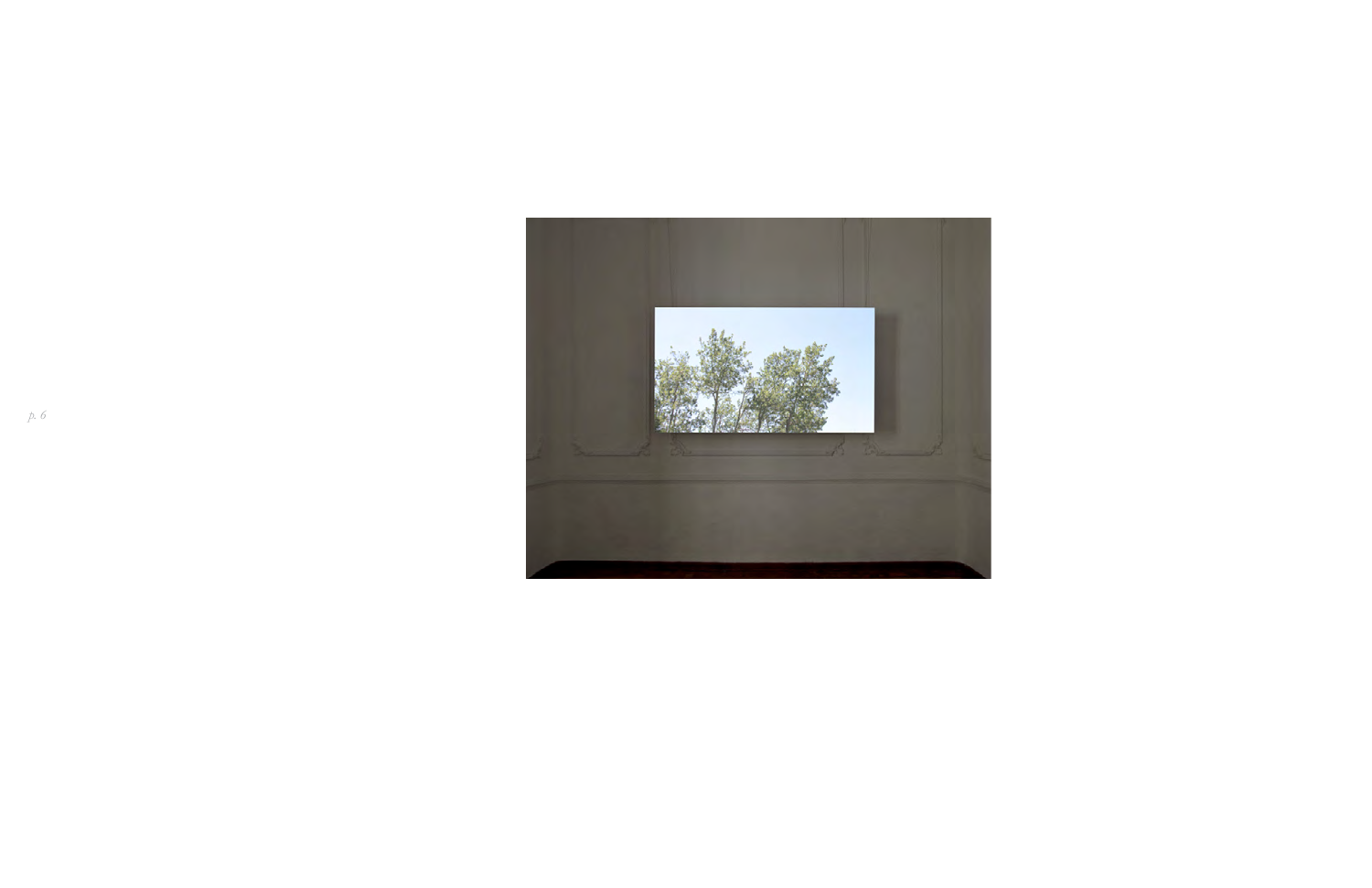

Deep cove, 2014 Video Hd, 16:9, 4:00 min, loop.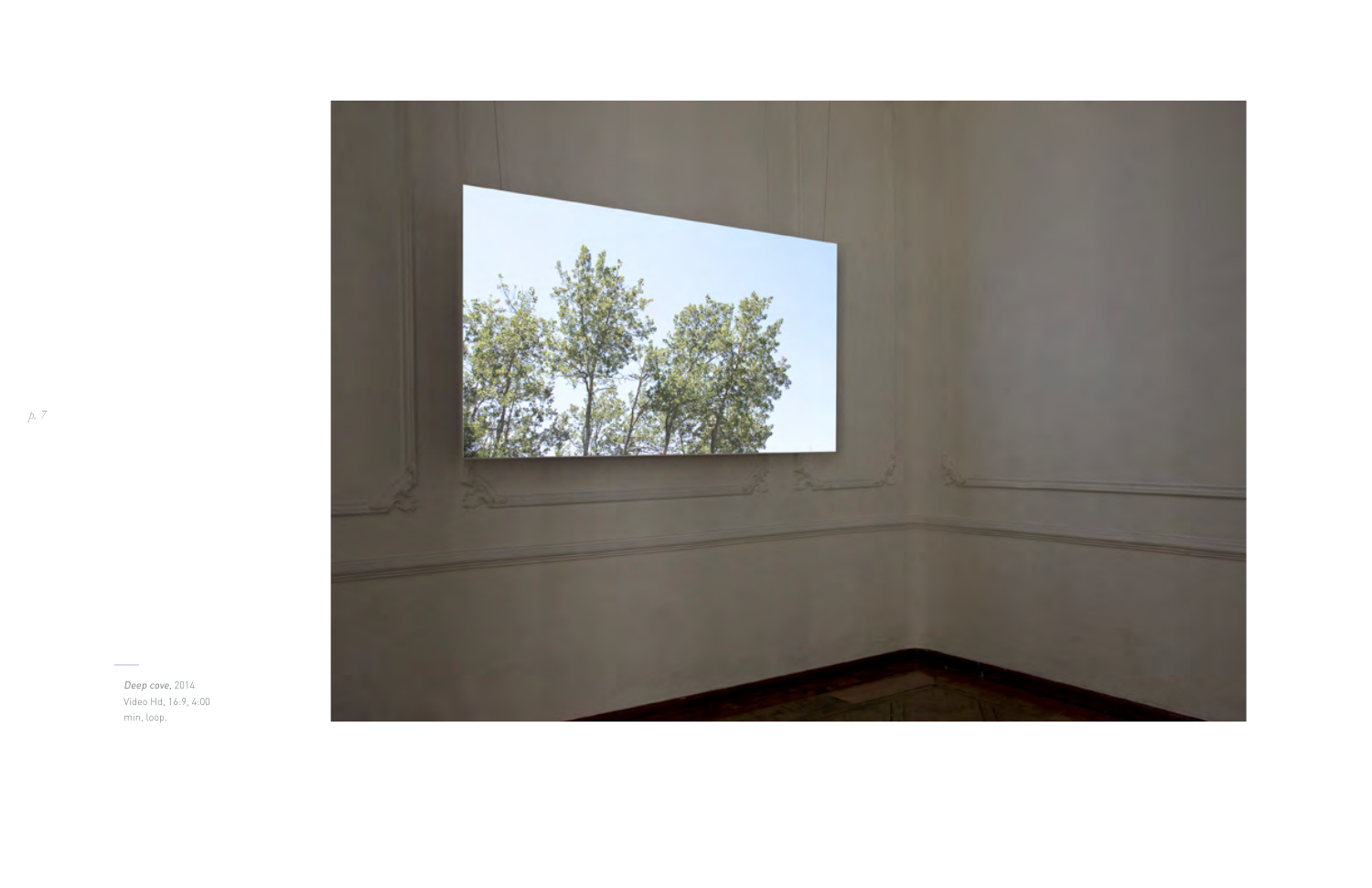

Gray and white, 2007 Silkscreen prints (unique pieces) on paper 28" x 39" e/o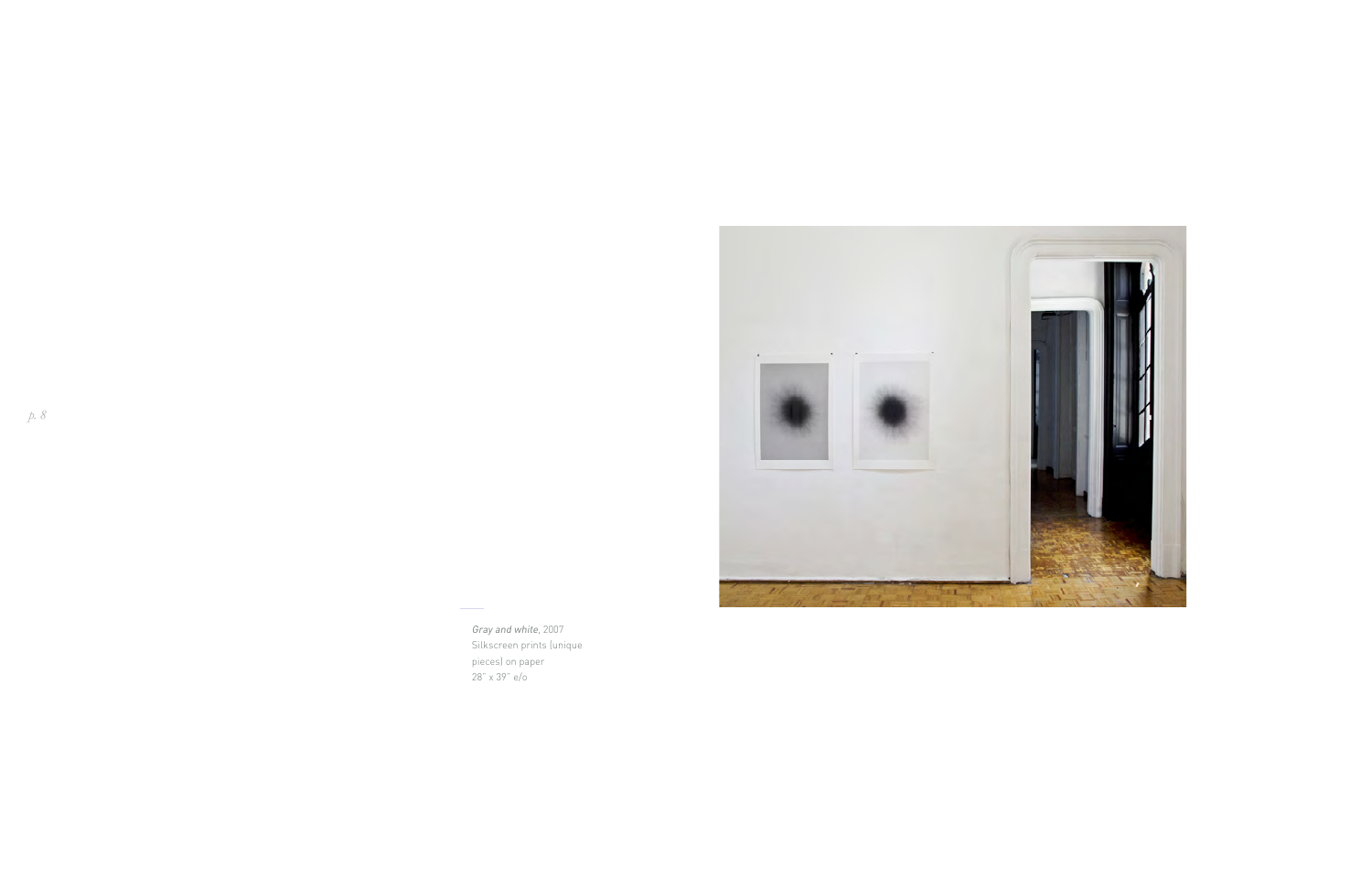

Blue and black, 2007 Silkscreen prints (unique pieces) on paper 28" x 39" e/o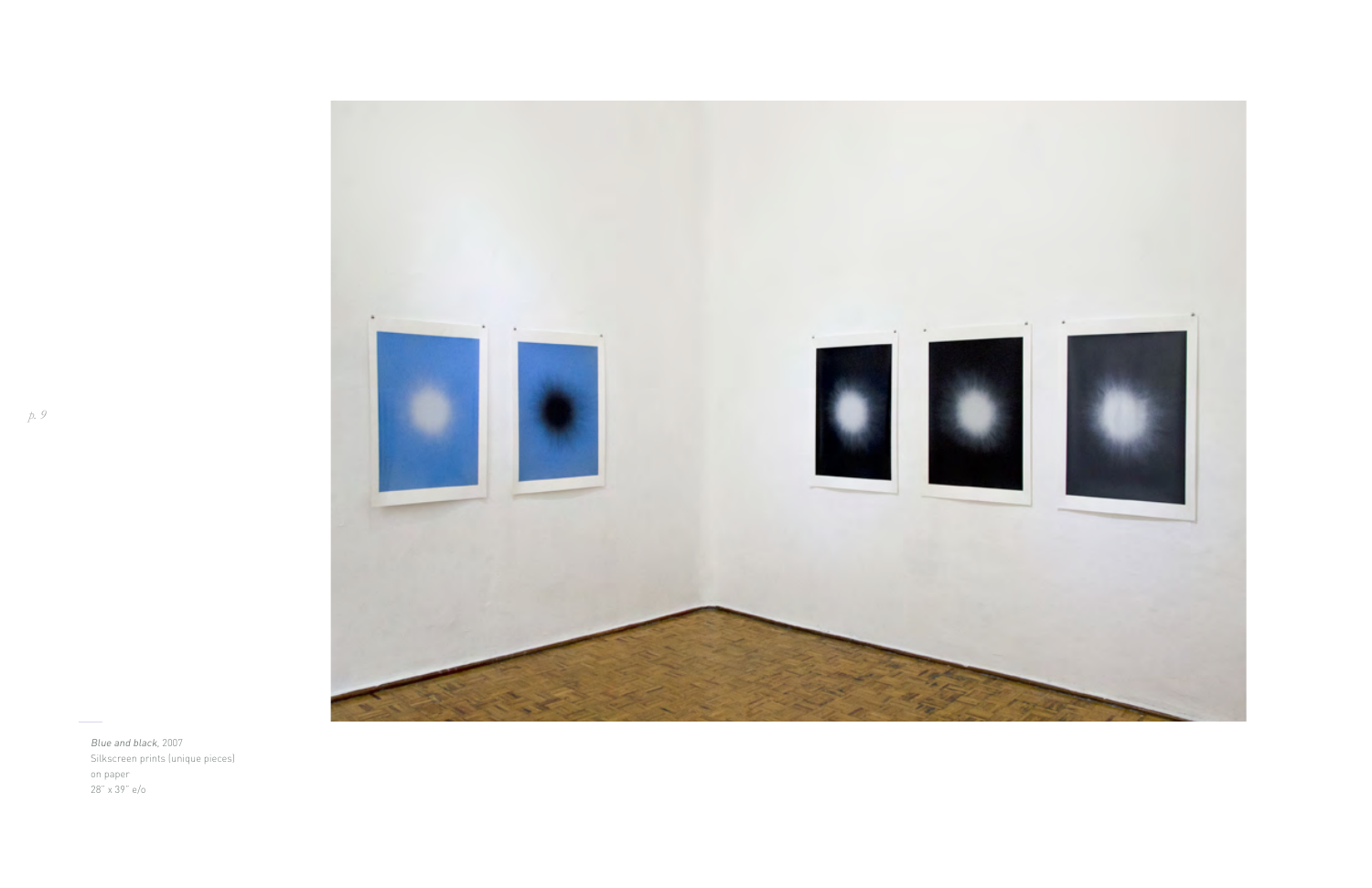

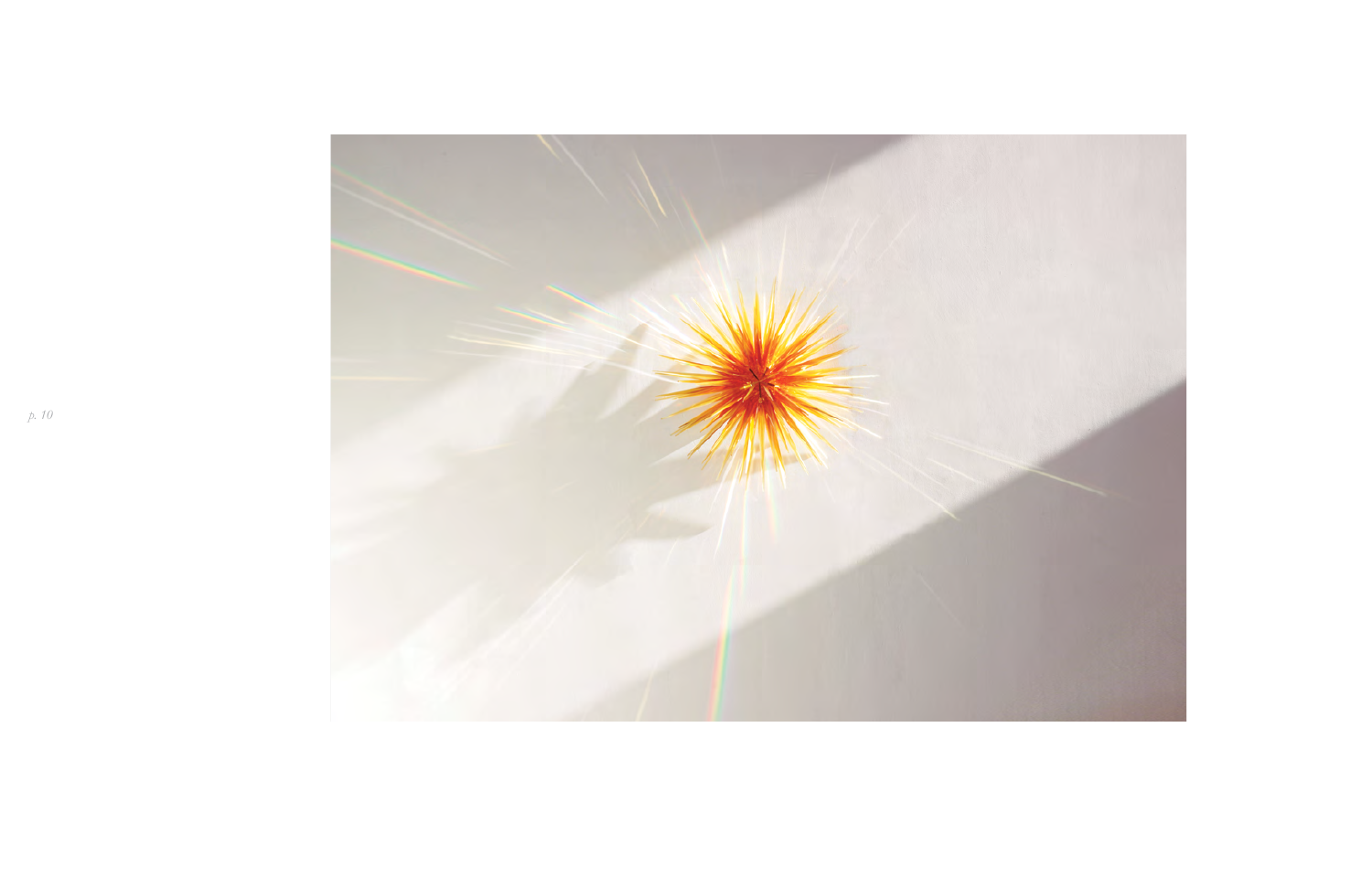

Amber Star No. 2, 2010 Cast Glass and aluminum, 32" x 18.5"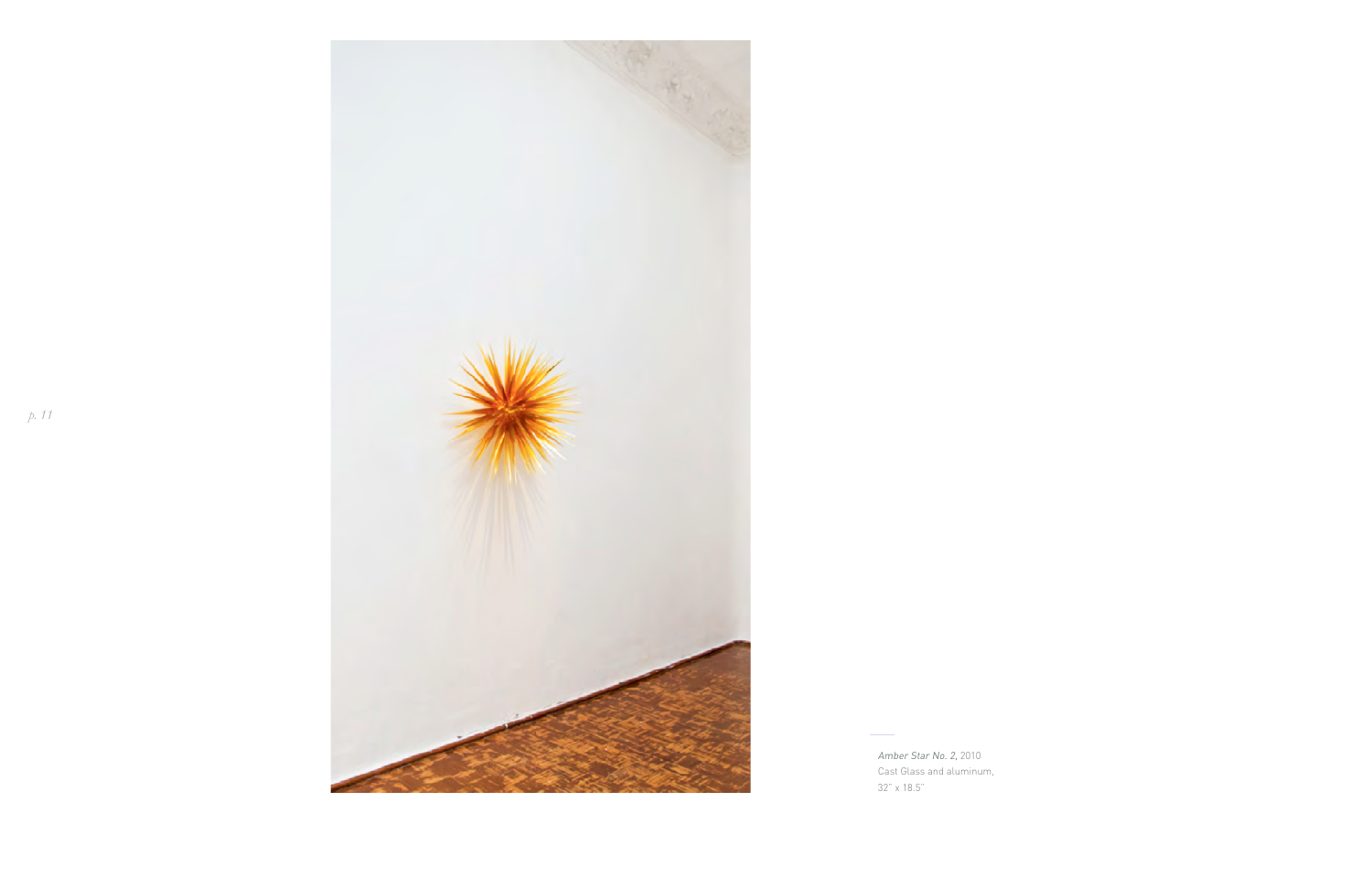

Hawk pond I-VIII, 2014 Metal transfer prints on aluminum. 2014, 20" x 20" e/o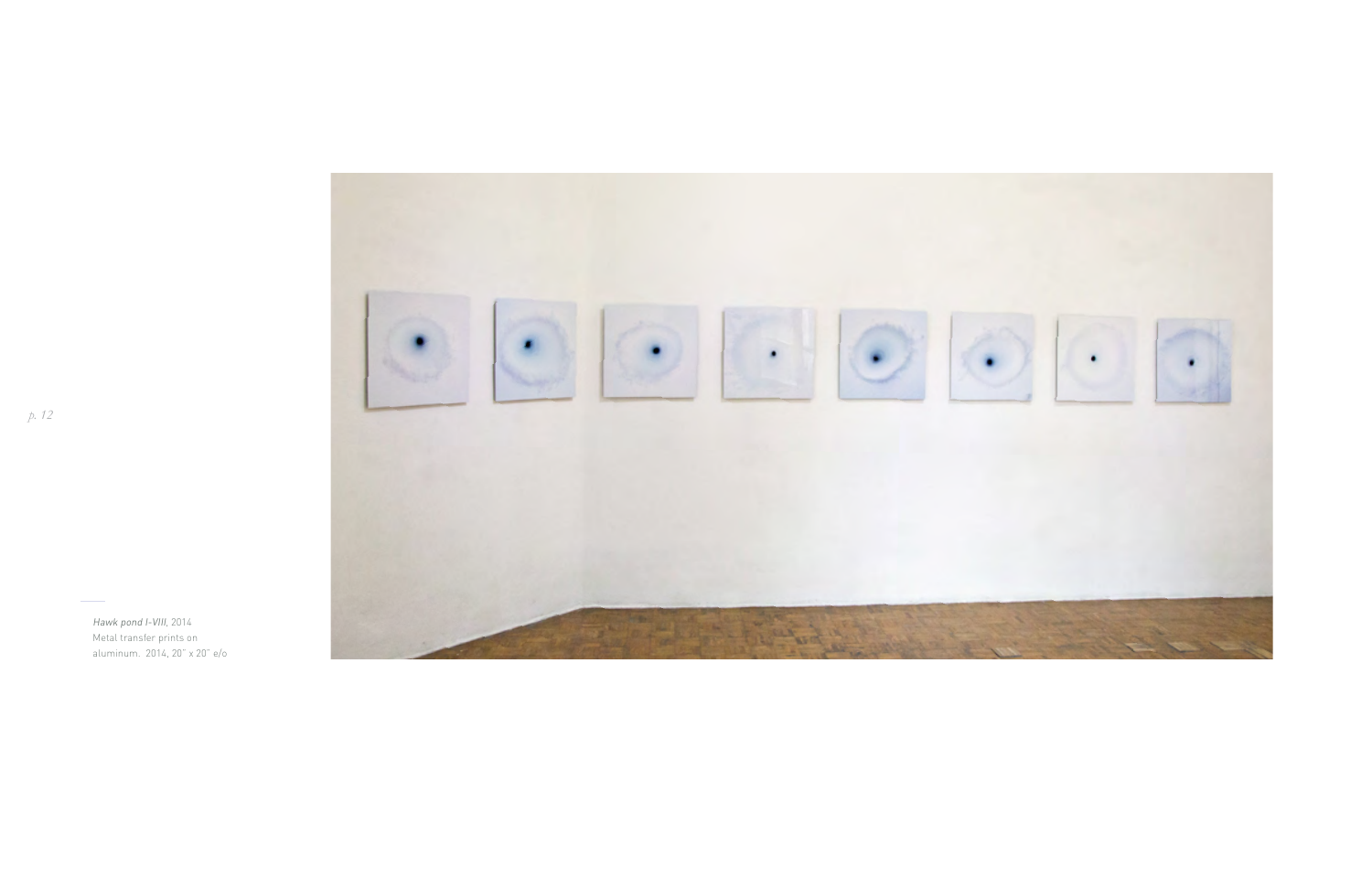